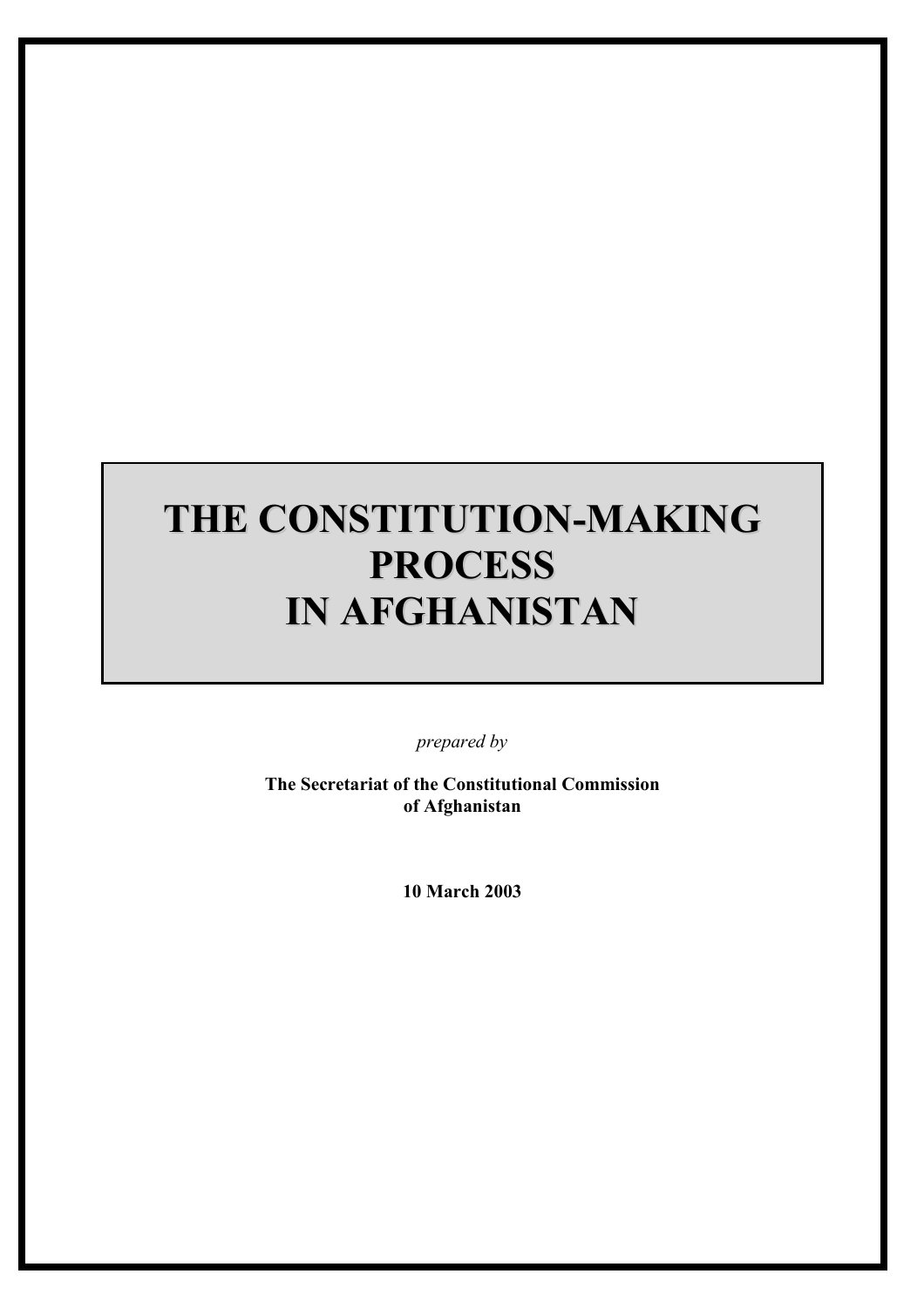# **TABLE OF CONTENTS**

# *Chapters Page*

| 1. | <b>Overview of Constitution-Making Exercise</b> | 2                        |
|----|-------------------------------------------------|--------------------------|
| 2. | <b>Role of Constitutional Commission</b>        | 4                        |
| 3. | <b>Role of Secretariat</b>                      | 5                        |
| 4. | <b>Public Education</b>                         | 7                        |
| 5. | <b>Public Consultation Process</b>              | 7                        |
| 6. | <b>Constitutional Loya Jirga</b>                | 8                        |
| 7. | <b>Assistance of the United Nations</b>         | 9                        |
| 8. | Timeline/Workplan                               | $\mathbf{I}(\mathbf{0})$ |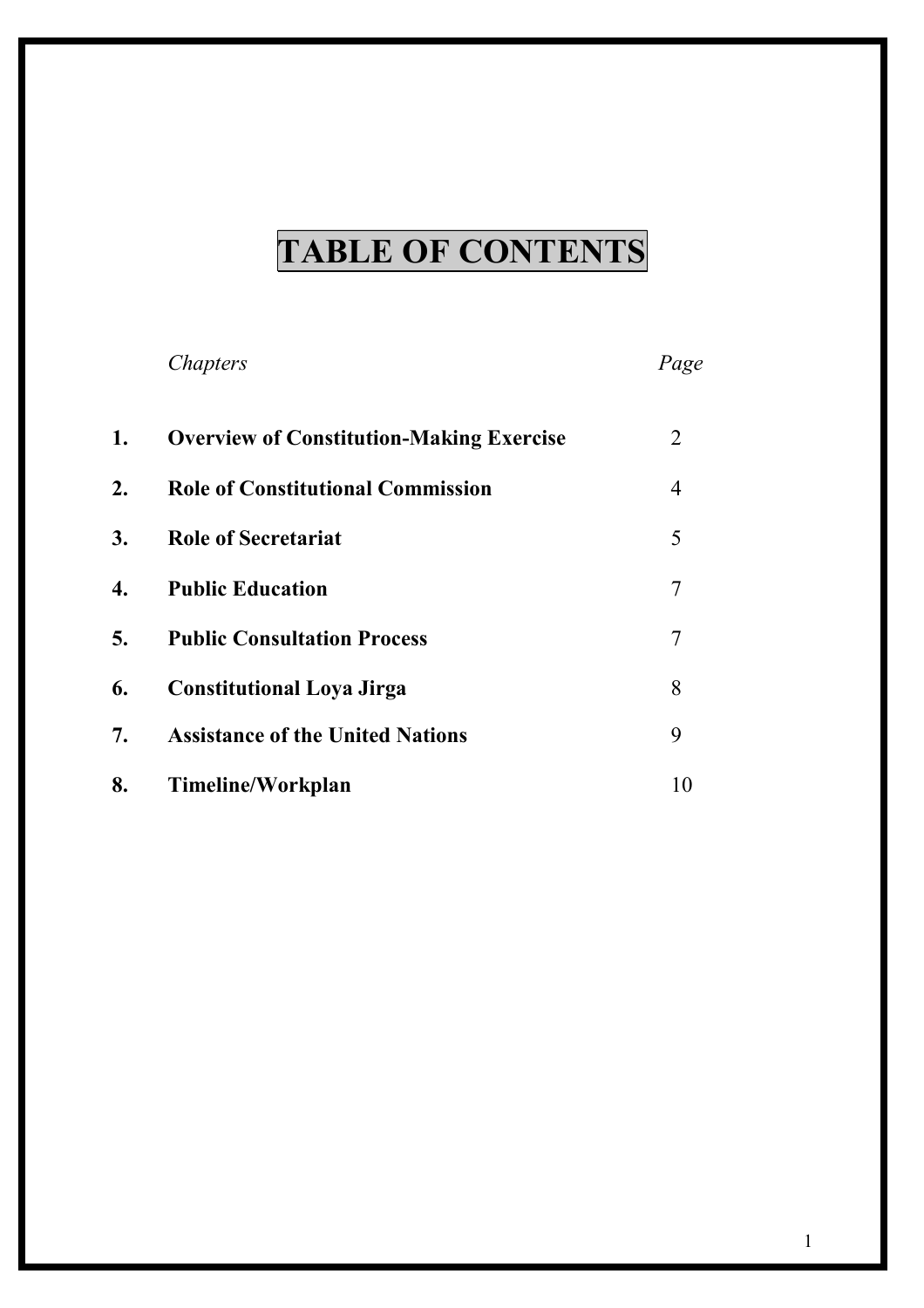# **OVERVIEW OF CONSTITUTION-MAKING EXERCISE**

The constitution-making exercise in Afghanistan is an important step forward in the nationbuilding process. The people of Afghanistan are weary of war and hunger for peace. This process of making the constitution will actively involve the people of Afghanistan for the first time in the creation of their shared roadmap towards peace -- their future constitution. The Islamic Transitional State of Afghanistan (ITSA) is committed to a constitution-making exercise that will engage all segments of Afghan society, strengthen a sense of national identity, and aim for a consensual document acceptable to all Afghans. This commitment to an inclusive process adheres to the principles of the Bonn Agreement, most notably "the right of the people of Afghanistan to freely determine their own political future in accordance with the principles of Islam, democracy, pluralism and social justice."

The Bonn Agreement stipulates that a new constitution shall be adopted by a Constitutional Loya Jirga (CLJ), which must be convened within eighteen months of the establishment of the Transitional Authority. The Agreement states that a Constitutional Commission ("Commission") shall be established by the Transitional Authority with the assistance of the United Nations. It is also agreed that "free and fair elections" to choose a "fully representative government" must be held no later than two years from the date of the convening of the Emergency Loya Jirga (which was convened on 9 June 2002). Given that the elections must be held under the new constitution, the constitution must be in place before the elections. Hence, the process of making a constitution for Afghanistan is critical to the success of the Bonn Agreement.

The constitution-making exercise will be accomplished through three constitution-making organs. These three organs are:

- the Drafting Commission ("Drafting Commission");
- the Constitutional Commission ("Commission"); and
- the Constitutional Loya Jirga ("CLJ").

A Secretariat will support the functions of each of the three constitution-making bodies. The Secretariat has been providing the Drafting Commission with the necessary administrative and logistical support and will expand to support the Constitutional Commission. The international community, with the United Nations in the lead, will coordinate closely with the Secretariat and each constitution-making organ to ensure that each step in the process has the necessary support, both material and technical, to successfully complete the constitutionmaking process.

#### **The Constitutional Drafting Commission**

The President appointed the nine members of the Drafting Commission on October 5, 2002 and selected Vice-President Prof. Naematullah Shahrani to serve as Chair. The responsibility of the Drafting Commission is to produce a preliminary draft of the constitution. This preliminary draft will serve as a set of recommendations to the Commission on constitutional arrangements. The Drafting Commission will submit the preliminary draft of the constitution to the Commission on the day of its inauguration along with a report that explains its recommendations for the format of the future constitution.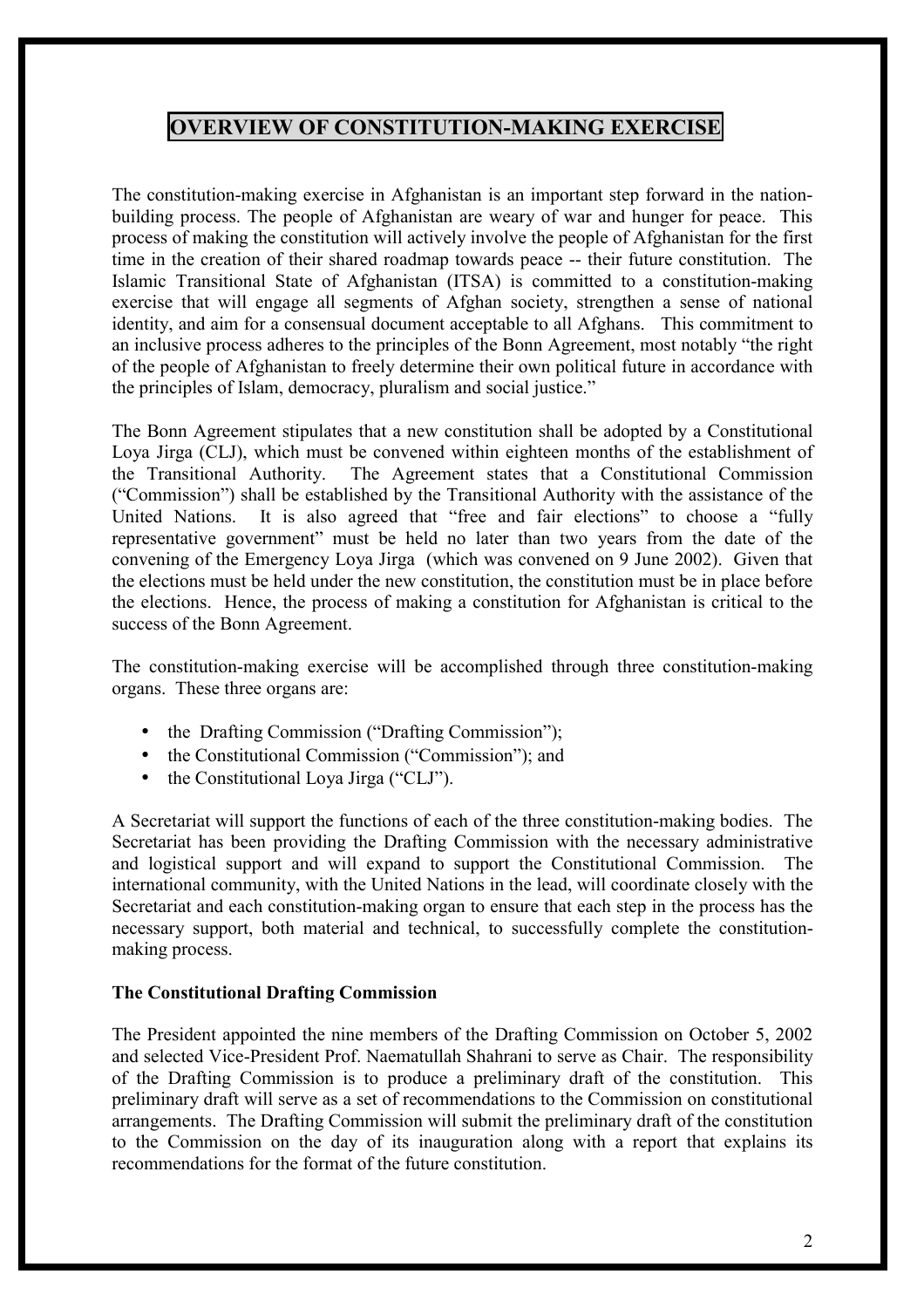#### **The Constitutional Commission**

The Commission will consist of approximately 30 commissioners appointed by the President after broad consultations. The President will also appoint the Chair of the Commission from among the commissioners. The primary responsibilities of the Commission are to consult widely with the people of Afghanistan and produce a Draft Constitution by 30 August 2003 for submission to the Constitutional Loya Jirga in October. The Commission's functions will include:

- preparing and publishing the Draft Constitution:
- facilitating and promoting public information on the constitution-making process during the entire period of its work;
- conducting public consultations in each province of Afghanistan, and among Afghan refugees in Iran and Pakistan and, where possible, other countries, to solicit the views of Afghans regarding their national aspirations;
- receiving written submissions from individuals and groups of Afghans within and outside the country wishing to contribute to the constitutional process;
- conducting or commissioning studies concerning options for the Draft Constitution;
- preparing a report analyzing the views of Afghans gathered during public consultations and making the report available to the public; and
- educating the public on the Draft Constitution by returning to all of the provinces of Afghanistan and to the refugee populations in Iran and Pakistan.

The Commission will ensure broad participation of women in the constitutional-making process. The Constitutional Drafting Commission consists of nine members including two women. The representation of women will increase in the soon to be established Commission. The women commissioners will lead, where possible, consultations with women in light of culture sensitivities in some areas. The Commission will also educate the public through their regional and provincial staff to inform women and other groups about the need for women's involvement in the process. The staff will also identify suitable venues, times and ways of meeting and/or communicating with the Commission.

The Commission will be working closely with the Ministry of Women Affairs, which together with UNIFEM, is collecting inputs, holding seminars and other public education programs about the constitutional rights of women. Further, the Commission will liase with the women civil society organizations that will put at the disposal of the Commission a broad network of their grass root organizations. Gender balance is also a priority for the selection of the regional consultation teams.

### **The Constitutional Loya Jirga**

The CLJ shall be the most representative body assembled in Afghanistan for the purpose of agreeing on the constitution. Its role will be to review and adopt the constitution. The CLJ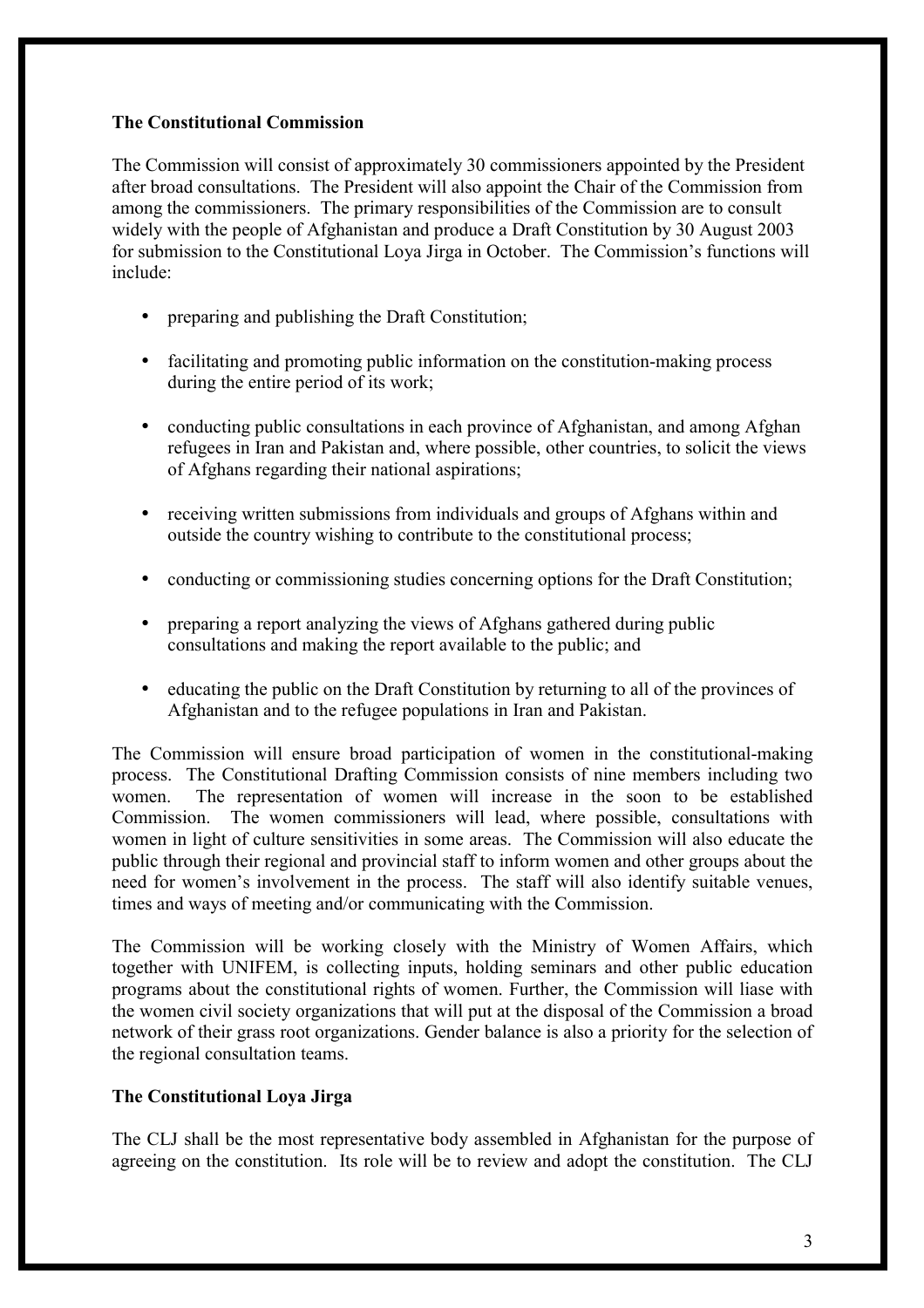shall be convened in October and complete its work by 25 October 2003. The constitution will then be published and widely disseminated.

# **ROLE OF CONSTITUTIONAL COMMISSION**

The Commission will be inaugurated in April 2003. The commissioners will have high-level academic credentials in various fields and will represent the regional, ethnic, gender and other diversity of the country. They will seek to represent the aspirations of the people and strive to develop national consensus on critical issues.

The work plan of the Commission and Secretariat shall be divided into the following phases, some of which may operate concurrently:

- *Organizational Phase*, during which the Commission will adopt its rules of procedure and work plan and form thematic committees;
- *Public Education Phase*, which will be coordinated by the Secretariat and will inform the public about the work of the Commission and the constitution-making process;
- *Research and Expert Consultation Phase*, during which the Commissioners will research and consult with relevant experts on constitutional options for the Constitution and recommendations from the Constitutional Drafting Commission;
- *Public Consultation Phase,* which will be coordinated by the Secretariat, during which the Commissioners will travel to each province and outside the country, as appropriate, to solicit the views of the public; and the public may submit to the Commission proposals for the Constitution;
- *Report Writing Phase*, during which the Commissioners, with the assistance of the Secretariat, will analyze the views expressed during the Consultation period;
- *Drafting and Finalization Phase,* during which the Commission will prepare and agree upon the Draft Constitution and accompanying report, present it to the President; and
- *Publication and dissemination of the Draft Constitution*, during which the Secretariat will publish and disseminate the Draft Constitution and the commissioners will explain the Draft Constitution to the public.

The Commission will be consulting Afghan and international experts as it explores options for various constitutional issues. In preparation for the Commission's role in researching and exploring constitutional issues, UNAMA's Constitutional Commission Support Unit has consulted with the Constitutional Drafting Commission and has commissioned options papers by experts on constitutional issues. Senior constitutional experts, both Afghan and international, will also be available to the Commission to discuss the various constitutional models.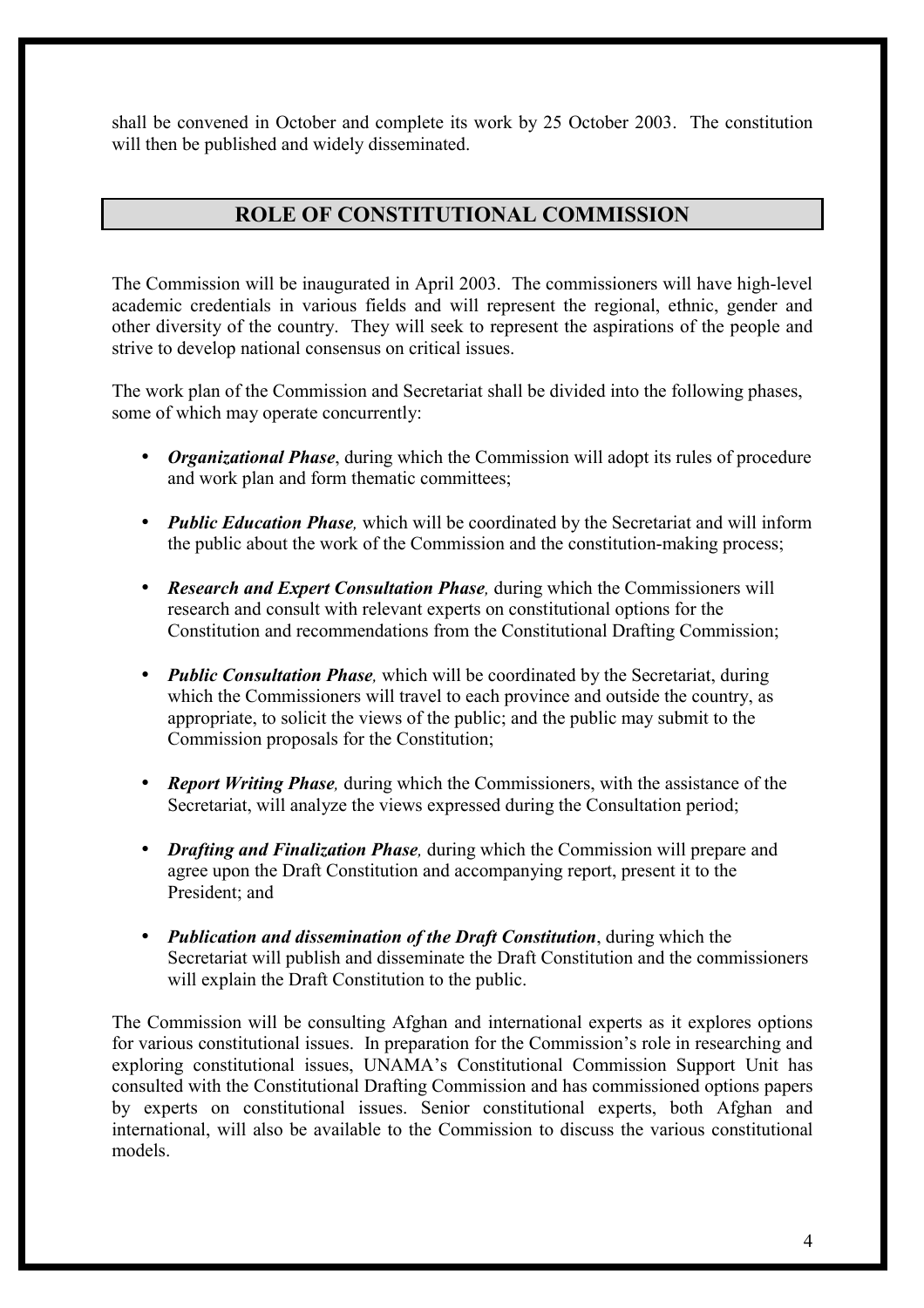One of the principal tasks of the Commission is to consult broadly with the public and key stakeholders. The Commission will travel to each province in Afghanistan and to Iran, Pakistan and, where possible, other countries to consult with Afghan refugees. In addition, all Afghan citizens both inside and outside the country will be invited to send the Commission proposals and recommendations for the Draft Constitution.

After public consultation, the Commission will complete the Draft Constitution by August 30, present it to the President and publish it for distribution to the public.

The commissioners will then travel back to each province in Afghanistan during September to educate the public on the contents of the Draft Constitution and explain how the public's concerns and recommendations were incorporated into the Draft or balanced with other interests.

# **ROLE OF SECRETARIAT**

The Secretariat will provide support services to the Drafting Commission, the Commission and the Constitutional Loya Jirga. An effective and resourceful Secretariat is critical to adhering to the timetable for the constitution-making exercise.

For the second phase of the process, the functions of the Secretariat will include:

- Providing information to the commissioners, if required, prior to the inauguration of the Commission, in consultation with the chairperson;
- managing the finances of the Commission;
- procuring resources for the Commission;
- preparing financial, progress and operational reports as required by the Commission and the United Nations;
- supervising the functions and day-to-day operations of the Secretariat;
- sending timely notices of all meetings of the Commission and ensure minutes of such meetings are accurately recorded;
- ensuring that Commissioners have access to the minutes of the Commission;
- establishing departments of the Secretariat to facilitate the work of the Commission;
- establishing regional or provincial offices to facilitate the work of the Commission;
- ensuring that the decisions of the Commission are followed up and implemented;
- providing adequate services for all committees of the Commission;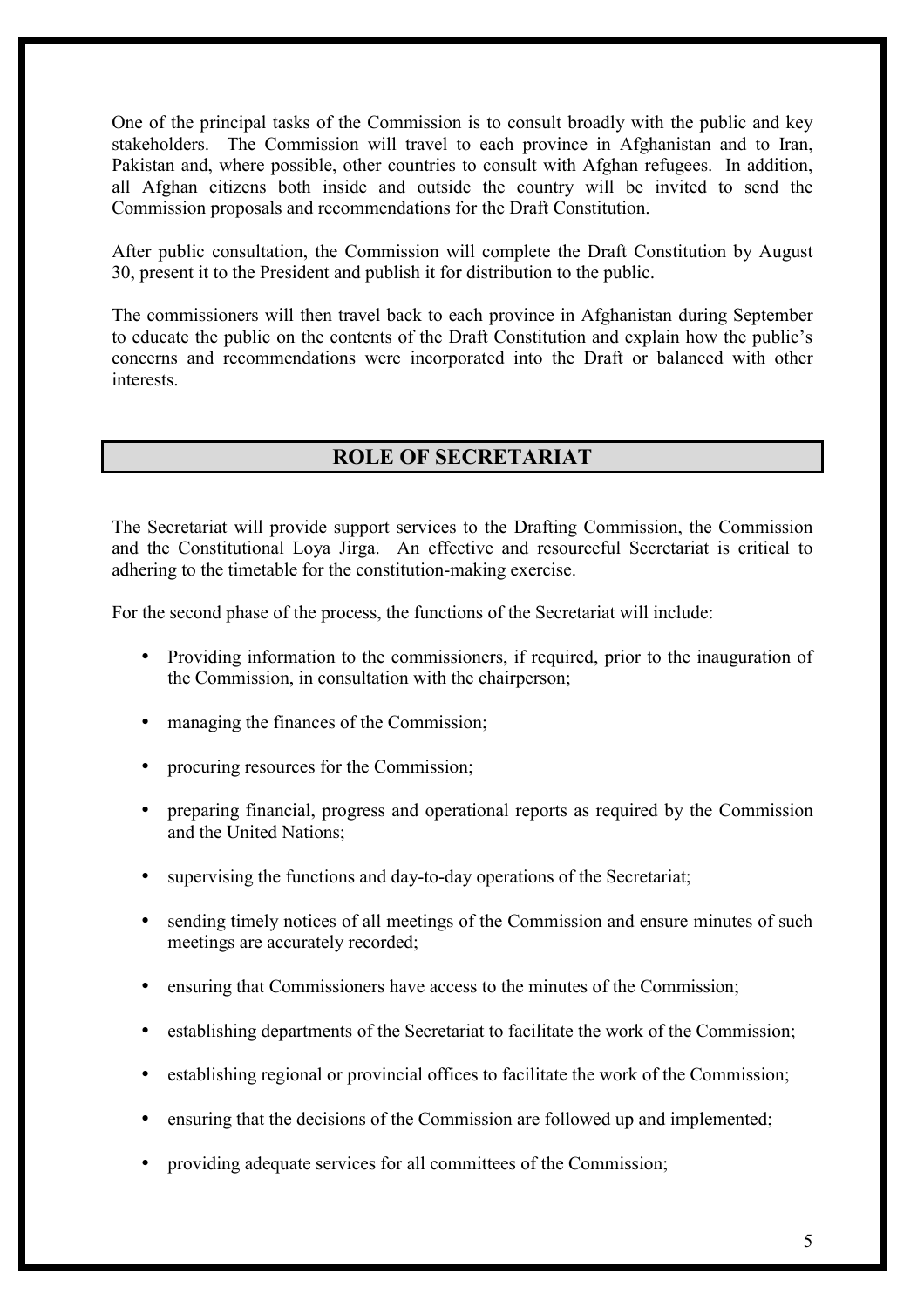- keeping custody of all records and property of the Commission;
- establishing hiring, terms of employment and discipline procedures for staff of the Secretariat; and
- recruiting such number of staff for the Secretariat as may be needed, in consultation with the Commission and the United Nations and through a transparent hiring process which shall ensure fair gender and ethnic representation and be conducted through competitive interviews.

The Secretariat will hire administrative staff to support the Commission and also establish the following departments to facilitate the work of the Commission:

- *Press Office and Media Monitoring* will provide two full time staff to arrange press conferences for the chairperson of the Commission who shall serve as the spokesperson. This office will also provide regular press releases and monitor the media to report to the spokesperson and advise him or her about a media strategy to ensure accurate information is provided to the press and public.
- *Public Education* the staff of this department will coordinate the public education/information campaign on the constitution-making process and partner with the media and civil society to widely disseminate information to the public. The public consultation staff in the regions and provinces will use this information to inform the public prior to the public consultation process. This department will also be responsible for producing copies of both the draft and adopted constitution and summaries of the constitution that will explain the contents of the constitution in simple terms.
- *Research, Reporting, and Documentation* this department will respond to research requests, create a small resource library and gather materials, document all minutes of meetings and plenary sessions, and analyze and compile the reports from the public consultation process. The rapporteurs hired for this department will service the thematic committees of the Commission and also the public consultation process.
- *Public Consultations* the Kabul office will coordinate the process and eight regional offices will be established to facilitate the consultation process in the regions and provinces.

The Secretariat will develop capacity building plans for all of the departments to ensure that staff are able to effectively conduct their work. The regional and provincial staff for the public consultation process will be brought to Kabul for training to effectively organize and conduct the consultation process. The public consultation staff will also participate in creating a security strategy specific to the conditions of their respective regions or provinces. Workshops to educate journalists about the constitutional process will also be held to promote the provision of accurate information to the public about the process.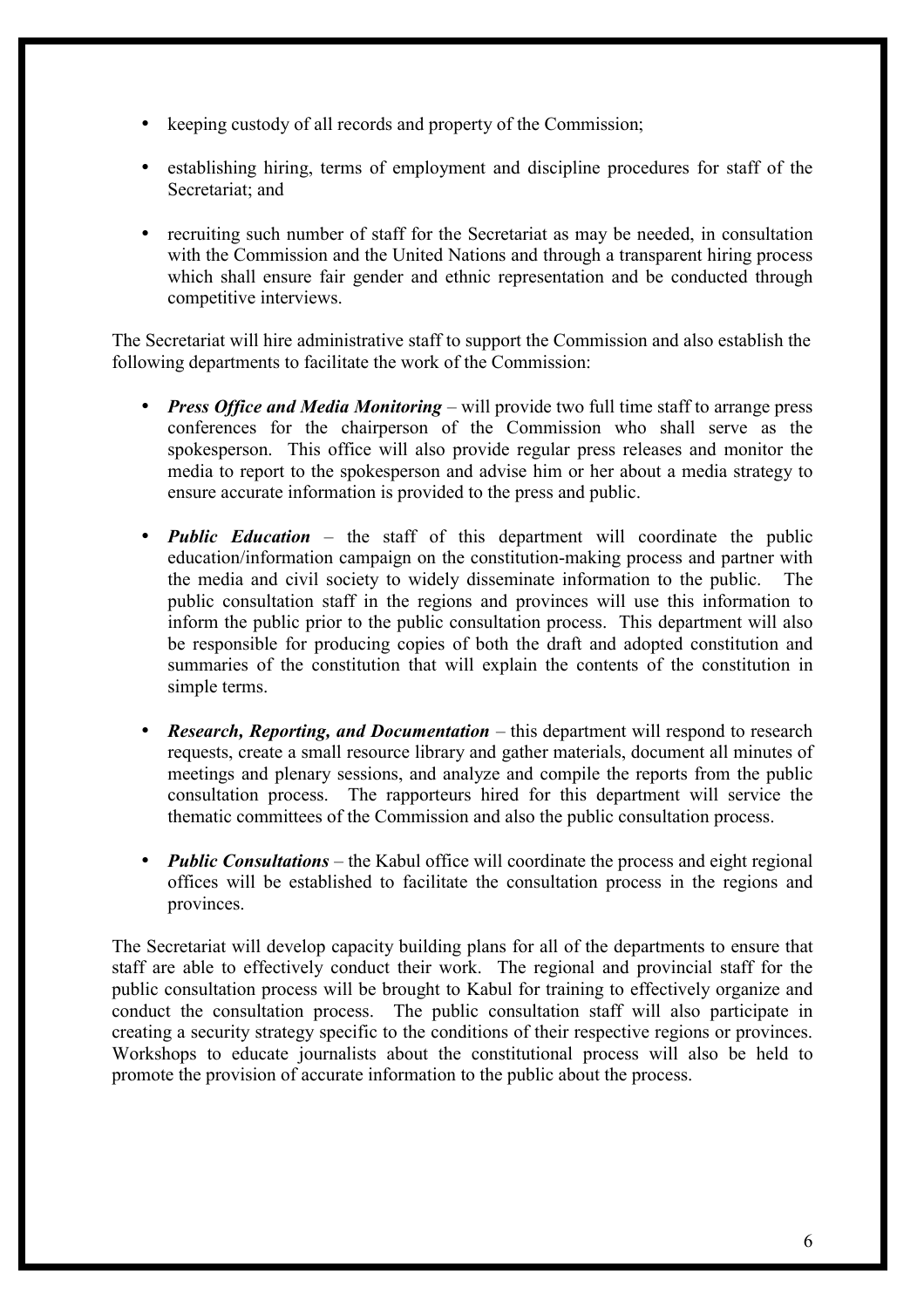# **PUBLIC EDUCATION**

The role of public education is critical to ensure that the public has accurate information about the constitution-making exercise and their role in the process. The Public Education Department (PE Department) will coordinate the Public Education Campaign (Campaign) on the constitution-making process, which will cover the following information:

- Information about what is a constitution, how a constitution can impact the daily lives of the Afghan people and key constitutional issues;
- A history of the constitution-making process in Afghanistan;
- The Bonn Agreement and current structure of government;
- A description of the current constitution-making process; and
- The importance of public participation in the process.

The program will accommodate and reach to the extent possible the diversity of the people of Afghanistan including socio-economic status, ethnicity, age, religion, gender, learning, people with disabilities and the disadvantaged.

The campaign will help towards conduct meaningful public consultations. Members of the public consultation teams in the regions and provinces will use this information to inform the public prior to the public consultation process.

The PE Department of the Secretariat is also coordinating with the civil society organizations and other groups to implement the program and will provide them material and recommended means of delivering the curriculum.

The PE Department will also be assisting the Commission in writing summaries of the Draft Constitution and the Constitution as adopted by the CLJ. These booklets will explain the main features of the constitution in simple terms and will serve as tools for educating the public on the Draft constitution. They will be also used to brief delegates of the CLJ before they debate and ratify the Constitution. After the CLJ adopts the Constitution another summary will be made of this Constitution and copies made available to the public. The media and civil society will develop programs to disseminate the constitution and ensure that the public understands the basic content of the constitution.

# **PUBLIC CONSULTATION PROCESS**

The constitutional commissioners will conduct the public consultations (consultations) to ascertain the aspirations, views and recommendations of the Afghans before finalizing a draft of the constitution for submission to the CLJ. The consultations will cover over a two-month period and the commissioners will travel to all 32 provinces and to Iran, Pakistan and, where possible, other countries to consult Afghan refugees. In addition to meeting with the public and key figures of the society, the public will be encouraged to submit written memorandum recommending proposals for the Draft Constitution. The commissioners will strive to place those aspirations within a constitutional framework.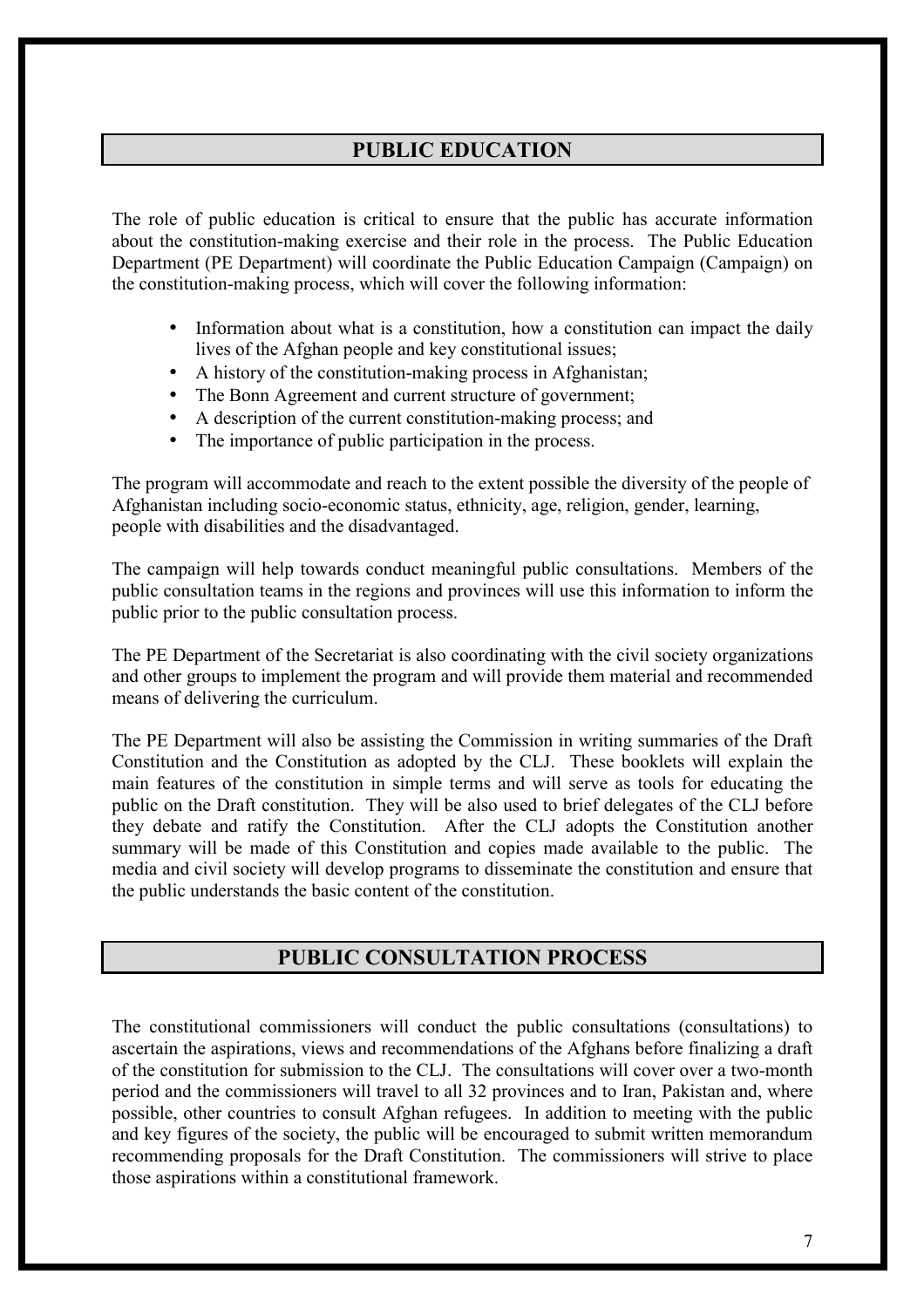The consultations will be designed to promote genuine consultation between the Commission and the public and at the same time minimize manipulation by special interest groups. Consultations will be held in public meetings, where possible. To maximize participation and allow in-depth discussions, the commissioners will have separate meetings with homogeneous groups. These groups will include community and tribal elders, ulema, women, members of the ELJ, businesspersons, university professors, professionals, youth and Afghan members of NGOs and intergovernmental agencies. As needed and where possible, other groups will be also consulted.

The commissioners will form eight (8) national mobile consultation teams to cover each region and all provinces, with one team remaining in the city of Kabul; members of the Kabul team will also travel to Iran and Pakistan. The Secretariat will establish 8 regional offices and the Coordinator of each regional office will appoint a staff member in each of the provinces to facilitate the public consultation meetings with commissioners. These provincial staff will travel to the districts to educate the public on the process and schedule meetings with the commissioners and ensure wide geographic participation.

Each regional office will have sufficient staff and adequate communication tools to be able to keep in regular contact with the Commission/Secretariat in Kabul. Regional UNAMA offices will provide support to these offices as requested and to the extent possible. The regional offices will also be used as bases to disseminate information about the constitution and will remain in place throughout the process. Each office will have a Public Education Officer who will provide information on the constitutional process throughout the constitutionmaking exercise. After the Commission drafts the constitution, the Commission consultation teams will return to the provinces to explain the constitution and the regional offices will again facilitate that process in September.

The commissioners will meet with relevant government officials to facilitate secure consultations and to also seek their views for the Draft Constitution. In addition, the commissioners who will remain in the capital will consult with a wider variety of stakeholders, including academia, economists, ministry officials and others.

Two rapporteurs for each Commission team will be trained to take accurate minutes and each session will be audio-taped to ensure the minutes are accurate. A team of analysts will be based in Kabul to organize the reports as they come in from the provinces. The report will help the Commission promote the national aspirations of the people of Afghanistan and attempt to resolve divisions and tensions through compromises before the meeting of the CLJ.

# **CONSTITUTIONAL LOYA JIRGA**

The role of the CLJ is to adopt the constitution and to confer legitimacy on it. The CLJ will convene in October 2003, and will review and adopt the Constitution. Discussions are underway to determine the specific mechanisms and processes to be used for electing and selecting representatives of the CLJ as well as the mechanisms for conducting the CLJ. In line with traditions of Loya Jirgas, the CLJ will be a grand representative meeting made up of all sectors of Afghan society and will deliberate upon and adopt the new constitution. To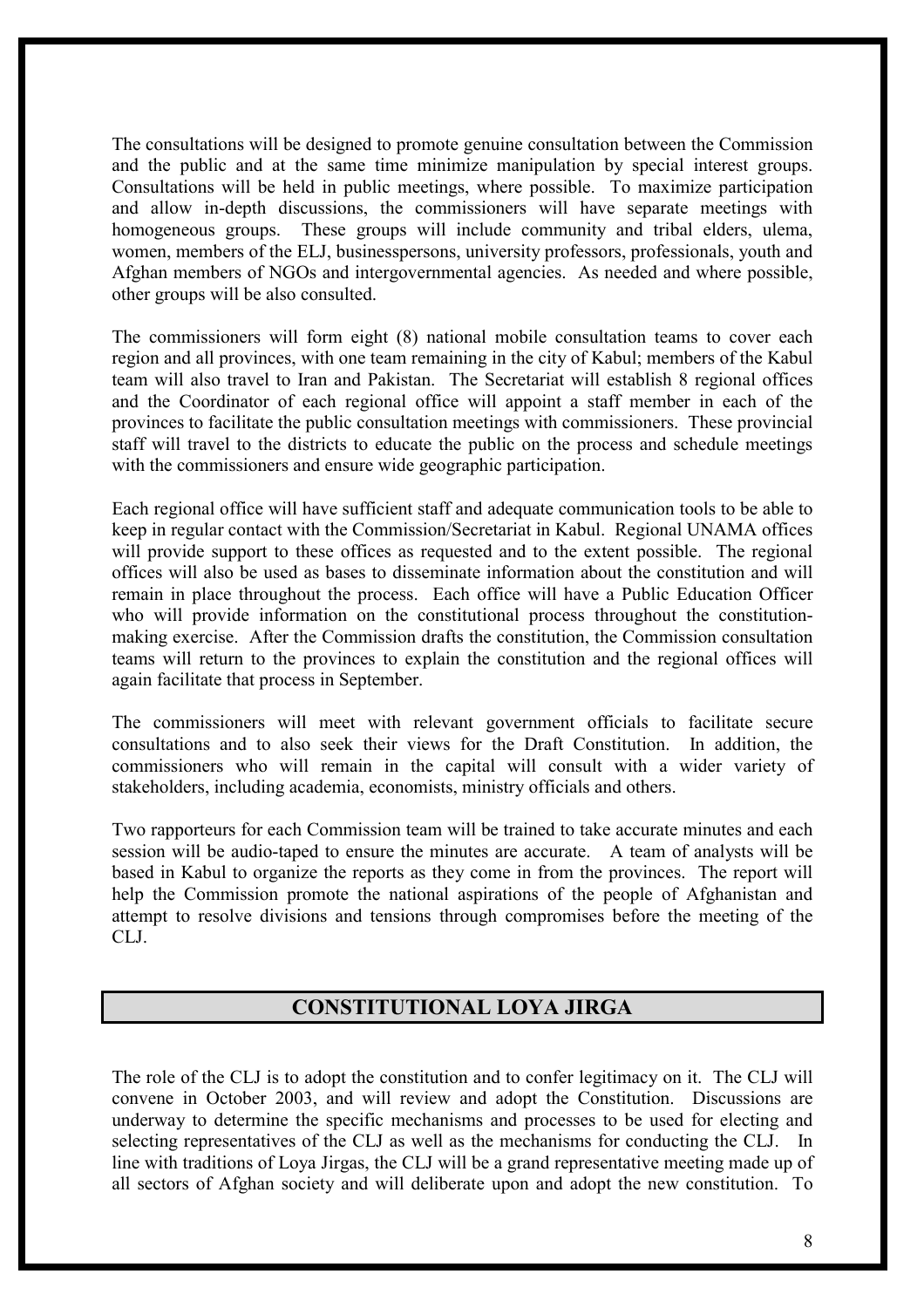ensure their active participation in the deliberations, delegates will participate in a week-long orientation to inform them about the contents of the Draft Constitution and rules of procedures of the CLJ. The CLJ will provide a further opportunity to build consensus on vital national issues and on controversies which might arise during the public consultations after the publication of the Draft Constitution. The Secretariat will provide administrative support for the CLJ.

### **ASSISTANCE OF THE UNITED NATIONS**

According to the Bonn Agreement and at the request of ITSA, the United Nations is providing support to the constitutional process in Afghanistan. In this regard, UNAMA and UNDP have developed a joint support project for the three constitution-making organs – the Drafting Commission, the Constitutional Commission and the Constitutional Loya Jirga – and the Secretariat. According to the project document, UNAMA has the primary responsibility for coordinating international technical and financial support to the Project. UNDP has and will continue to assist the constitutional process by providing financial management, administrative and operational support. UNAMA, in particular its Constitutional Support Unit, as well as UNDP will regularly update the international partners about the progress and needs of the Commission and facilitate the best means to provide support for it.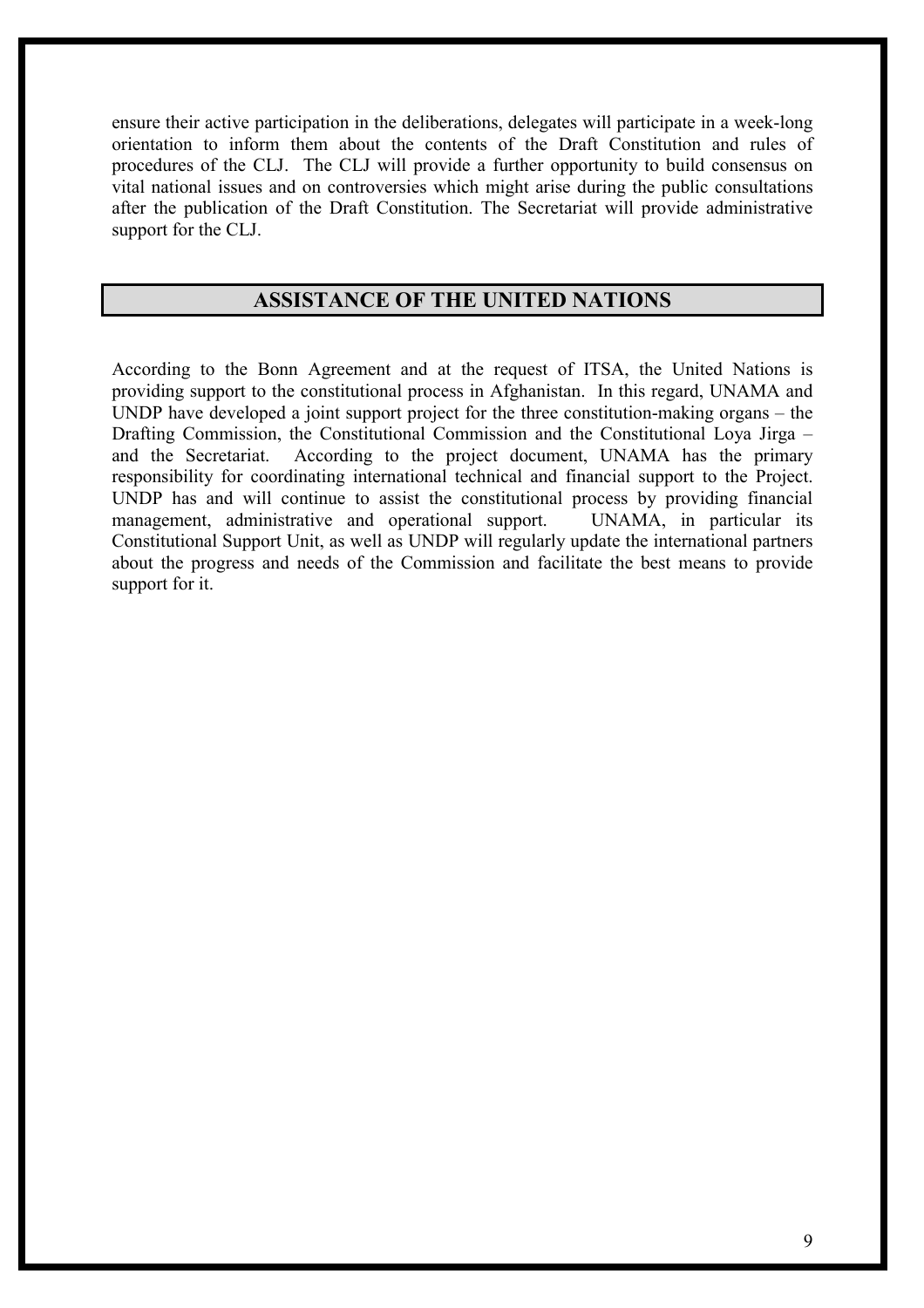# **TIMELINE/WORKPLAN**

### **1-28 February**

- Secretariat expands office to support the Commission. The Secretary will hire staff to create a Press and Media Monitoring Unit, Public Education Unit, Public Consultation Unit, and Researching, Reporting, and Documentation Unit as well as providing for financial and administrative staff. With the support of UN regional offices, the Secretary will also hire staff for 8 regional offices which will facilitate the public consultation process.
- With the support of technical assistance, the Secretary will develop a capacity building/training plan for staff as well as office procedures. The capacity building of the staff will not only benefit the constitutional process but also the electoral process and future parliament because the skills developed will transfer to these other critical processes. The Secretariat will ensure that hiring practices result in a diverse staff, including ethnically and seeking a fair representation of both men and women.
- Secretariat prepares for the establishment of the Constitutional Commission, including identification of building, procurement of resources, preparation for inauguration of Commission and orientation workshop for commissioners on their rules of procedure, the phases of the process and constitutional framework.
- Secretariat completes logistical arrangements for commissioners based outside of Kabul to travel to the capital and secure housing and transportation to the Commission. Also, the Commission's meeting room for the commissioners and observers is prepared with adequate facilities for the effective working of the Commission.

#### **1-30 March**

- A Public Education Unit that will partner with media, civil society, and other organizations to launch public education campaign that will provide information about the process and prepare the public for the public consultation process. The Secretariat will seek to inform as many Afghans as possible about the process.
- In the first half of March the Drafting Commission will complete work on the creation of a Preliminary Draft of the Constitution and a report explaining each of the important titles or areas of the Preliminary Draft. The report will be immediately available in Dari and Pashtu for distribution to the Constitutional Commission.
- The Research, Reporting, and Documentation Unit begins analyzing and collating proposals for the Draft Constitution and entering information into a database and framework which will also be used to analyze and collate the information from the public consultation process when the information begins arriving in the central office by mid-April. The translators in this unit also strengthen their ability to translate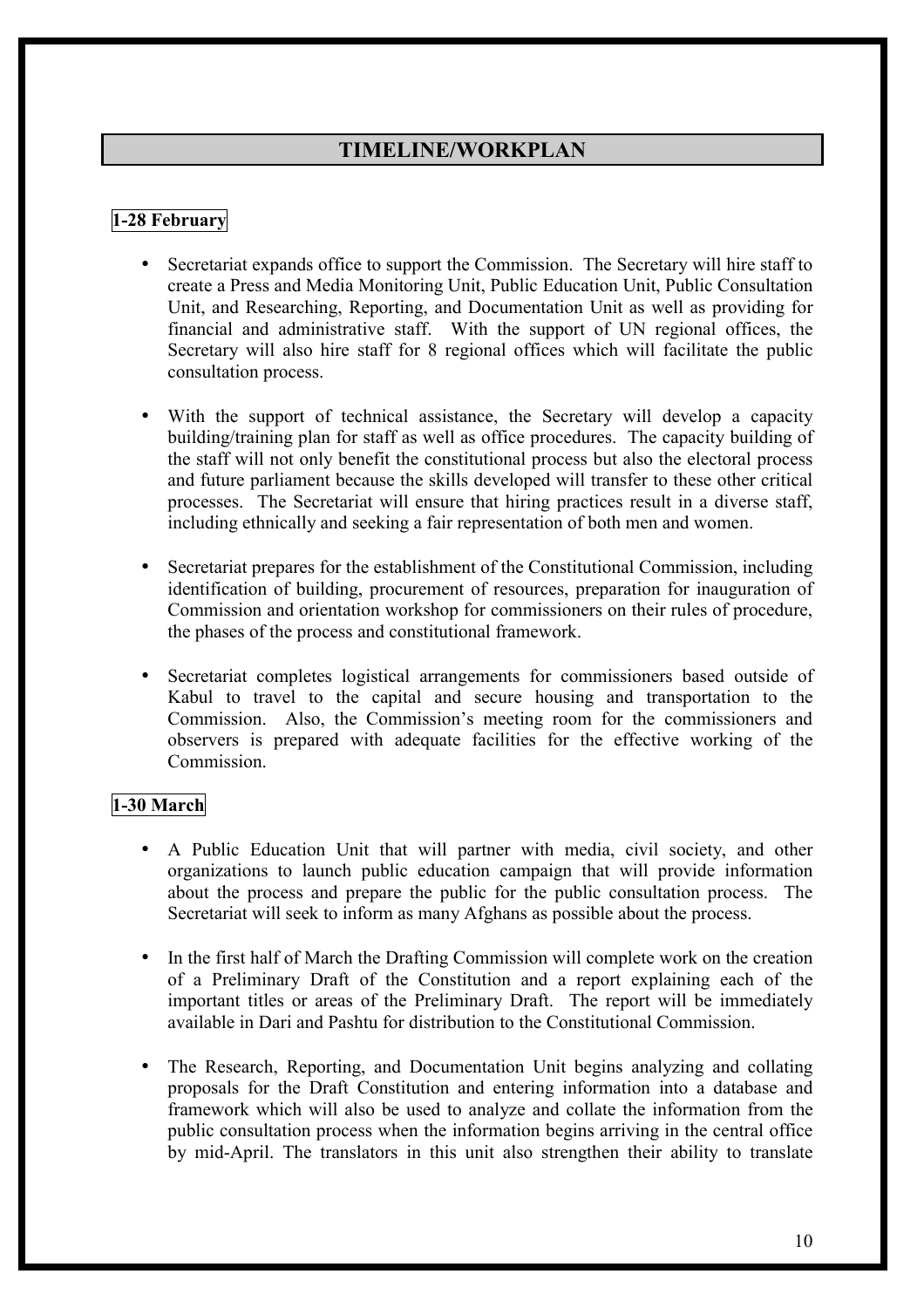technical legal terms and assists in translating material for public consultation database.

# **1- 30 April**

- Process of appointing or selecting the commissioners takes place and ensures the most able and representative body possible. A chairperson is selected.
- A decree is adopted which establishes the CLJ and preparations will begin, including the drafting of the rules of procedure.
- Constitutional Commission is sworn-in and agrees to the rules of procedure, the phases of their work, and constitutional issues. The Commission also reviews the Preliminary Draft and report from the Drafting Commission and options papers prepared by experts on key issues.
- Secretariat will establish a Press and Media Monitoring Unit to assist the Chairperson/Spokesperson of the Commission to liaison with the press.
- The Secretariat completes hiring of regional office staff to facilitate the public consultation process. The staff is trained in Kabul and returns to the regions establishing offices to prepare for the public consultation process in April.
- Secretariat finalizes public education strategy and material.
- Secretariat launches public education campaign with the support of the civil society organizations, media, and government and non-government institutions.
- Commission convening facilitation workshops for preparation of the Commissioners and the Secretariat staff for the public consultation sessions.

### **1 May – 30 June**

- Public consultation process in all regions and provinces of Afghanistan, and with Afghan refugees in Iran, Pakistan and, where possible, other countries.
- Rapporteurs (minute-takers) document consultation process and provide groups and stakeholders with copies of transcripts to ensure they feel that their views were adequately recorded. The sessions are tape recorded but not video taped for reasons of privacy.
- The minutes of consultation meetings are taken as needed on an on-going bases, analysed and collated into the database.
- Public consultation process completed by end of June.